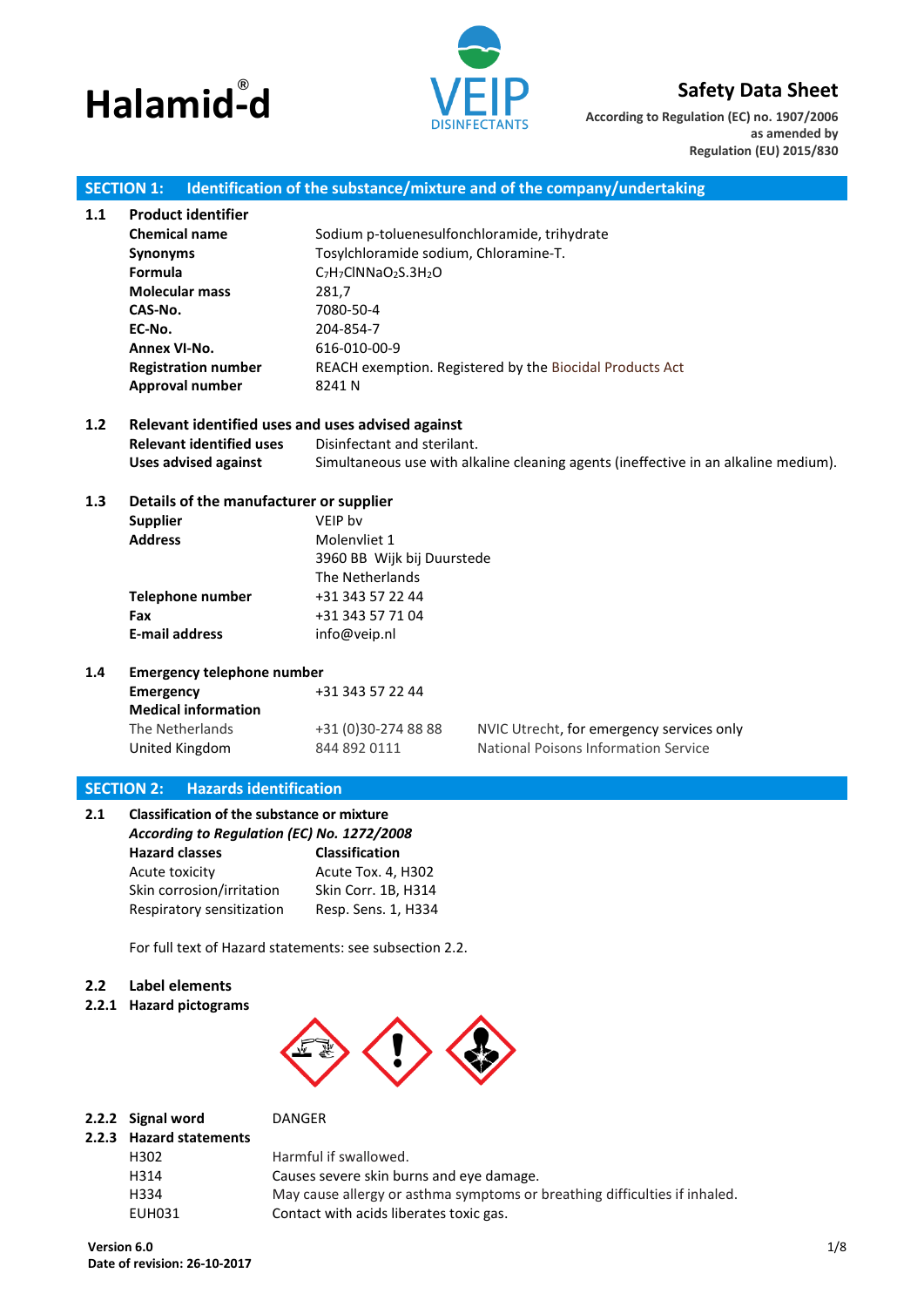



**According to Regulation (EC) no. 1907/2006 as amended by Regulation (EU) 2015/830**

#### **2.2.4 Precautionary statements**

| P260               | Do not breathe dust/spray.                                                             |
|--------------------|----------------------------------------------------------------------------------------|
| P280               | Wear protective gloves / protective clothing / eyeprotection / face protection.        |
| P304 + P340        | IF INHALED: Remove person to fresh air and keep comfortable for breathing.             |
| P342 + P311        | If experiencing respiratory symptoms: Call a POISON CENTER / doctor.                   |
| P303 +P361 + P353  | IF ON SKIN (or hair): Take off immediately all contaminated clothing. Rinse skin with  |
|                    | water or shower.                                                                       |
| P305 + P351 + P338 | IF IN EYES: Rinse cautiously with water for several minutes. Remove contact lenses, if |
|                    | present and easy to do. Continue rinsing.                                              |
| P301 + P330 + P331 | IF SWALLOWED: rinse mouth. Do NOT induce vomiting.                                     |
| P310               | Immediately call a POISON CENTER / doctor / physician.                                 |
|                    |                                                                                        |

#### **2.3 Other hazards**

The product does not meet the criteria for PBT or vPvB.

|                                             | <b>SECTION 3:</b>                              | <b>Composition/information on ingredients</b> |                     |           |                   |
|---------------------------------------------|------------------------------------------------|-----------------------------------------------|---------------------|-----------|-------------------|
| 3.1                                         | <b>Substances</b><br><b>Main constituent</b>   | Sodium p-toluenesulfonchloramide, trihydrate  | Identity<br>CAS-No. | 70-80-5   | Percentage<br>100 |
|                                             |                                                |                                               | EC-No.              | 204-854-7 |                   |
| <b>Classified impurities or stabilizers</b> |                                                |                                               |                     |           |                   |
|                                             |                                                | None.                                         |                     |           |                   |
| 3.2                                         | <b>Mixtures</b>                                | Not applicable.                               |                     |           |                   |
|                                             |                                                | None.                                         |                     |           |                   |
|                                             | <b>First aid measures</b><br><b>SECTION 4:</b> |                                               |                     |           |                   |

#### **4.1 Description of first aid measures**

## **4.1.1 Inhalation**

Fresh air, rest. Get medical advice / attention if you feel unwell.

#### **4.1.2 Skin contact**

Remove contaminated clothes, rinse skin with water or shower.

#### **4.1.3 Eye contact**

IF IN EYES: Rinse cautiously with water for several minutes. Remove contact lenses, if present and easy to do; continue rinsing. If eye irritation persists: call a doctor / physician.

#### **4.1.4 Ingestion**

Rinse mouth, drink plenty of water and immediately call a doctor / physician. Do NOT induce vomiting.

#### **4.2 Most important symptoms and effects, both acute and delayed**

# **4.2.1 Acute symptoms and effects from exposure**

Inhalation of high concentrations of dust may cause pneumonia.

It is possible that the symptoms of pneumonia occur after several hours or days. Therefore, medical observation is required.

#### **4.2.2 Delayed symptoms and effects from exposure**

May cause a disease of the mucous membranes of the upper respiratory tract to people who are sensitive to chlorine.

Intensive contact with the skin may cause skin disease (eczema).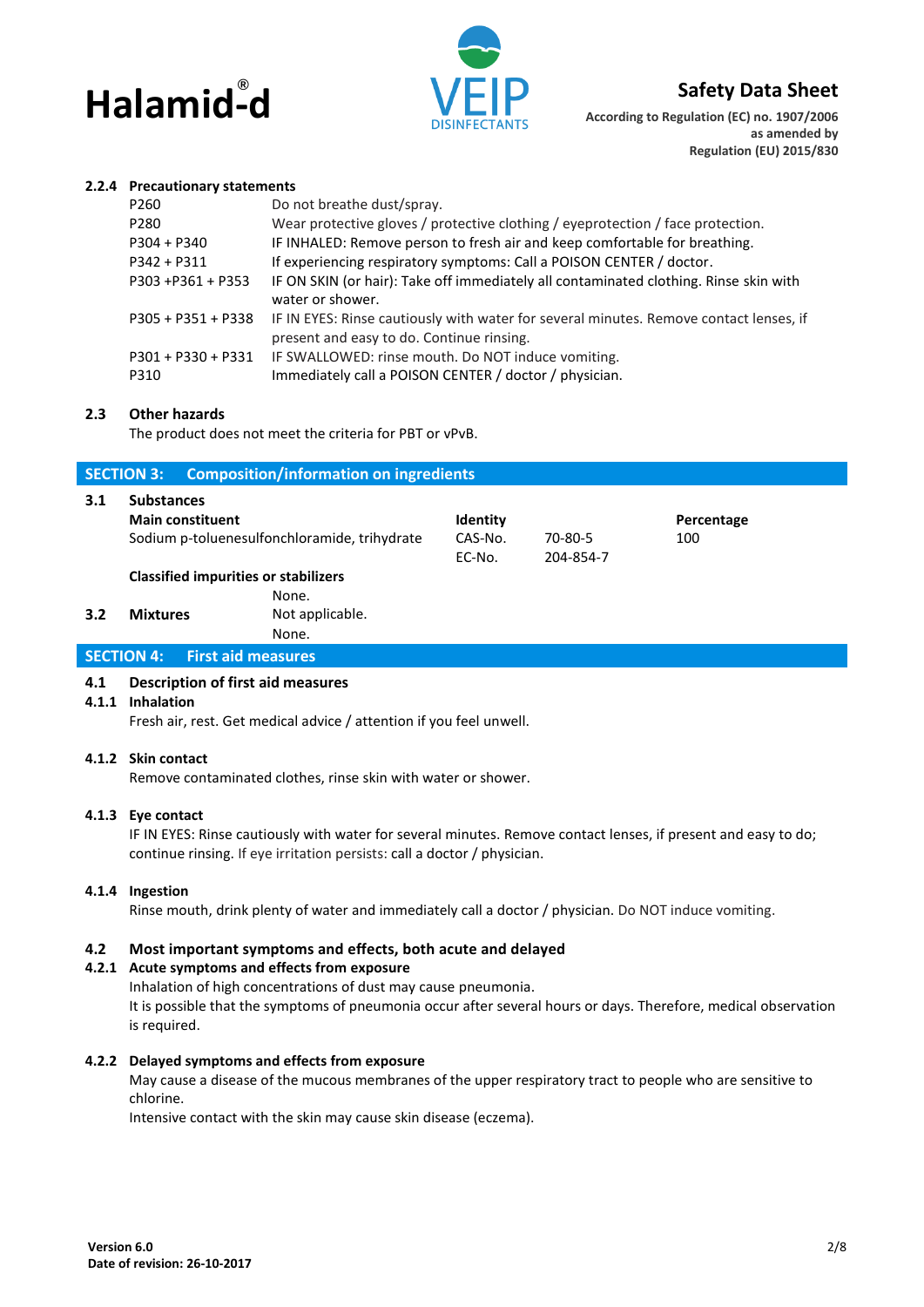



**According to Regulation (EC) no. 1907/2006 as amended by Regulation (EU) 2015/830**

# **SECTION 5: Firefighting measures**

#### **5.1 Extinguishing media**

- **5.1.1 Suitable extinguishing media** Powder, water spray.
- **5.1.2 Unsuitable extinguishing media** Carbon dioxide.
- **5.2 Special hazards arising from the substance or mixture** In case of fire the product emits toxic fumes including hydrogen chloride, nitrogen-, sulfur- and carbonoxides.

## **5.3 Advice for firefighters**

## **5.3.1 Protective actions**

In case of fire: keep containers cool by spraying with water.

#### **5.3.2 Special protective equipment**

Full protective suit, self-contained respiratory protective.

# **SECTION 6: Accidental release measures**

**6.1 Personal precautions, protective equipment and emergency procedures** Protective clothing, gloves, boots. Respiratory protection.

#### **6.2 Environmental precautions**

Keep away from drains, surface water or soil.

**6.3 Methods and material for containment and cleaning up** Scoop up spilled product and store in a drum. Wash away any residue with water.

# **6.4 Reference to other sections**

See also sections 8 and 13.

# **SECTION 7: Handling and storage**

**7.1 Precautions for safe handling** Use only in well-ventilated areas. Wear the prescribed personal protective equipment.

#### **7.2 Conditions for safe storage, including any incompatibilities**

**7.2.1 Fire and explosion prevention** Keep container in a cool, dry place. Store in a closed container. Keep in a fire-resistant place separate from oxidising agents and acids.

#### **7.2.2 Protection against ambient influences**

Protect against contact with hot surfaces (steam pipelines) and direct sunlight. Suitable materials for packaging: approved plastic.

#### **7.3 Specific end use(s)**

Please contact the supplier.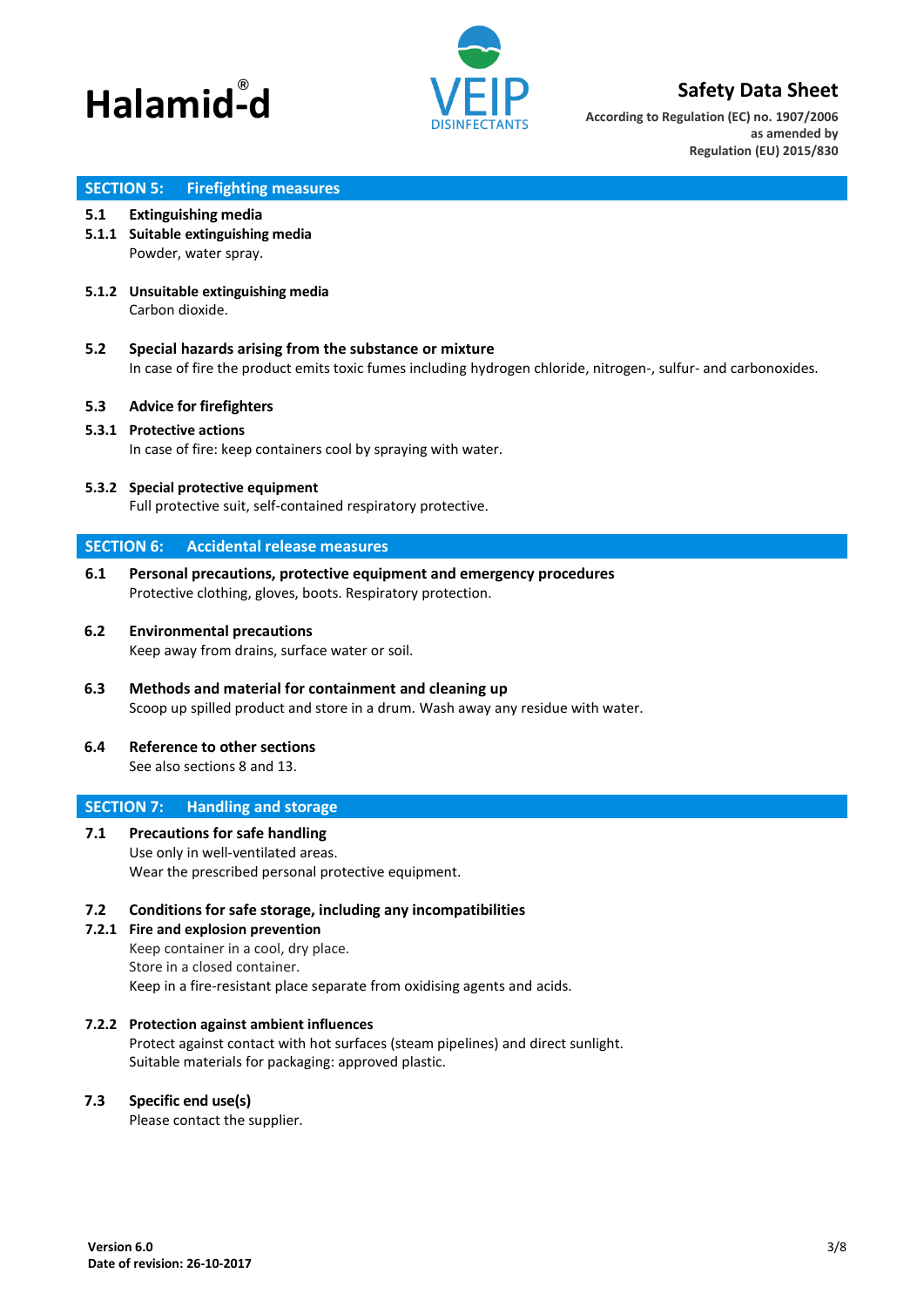



**According to Regulation (EC) no. 1907/2006 as amended by Regulation (EU) 2015/830**

|     | <b>Exposure controls / personal protection</b><br><b>SECTION 8:</b>                             |                   |                                     |                                          |
|-----|-------------------------------------------------------------------------------------------------|-------------------|-------------------------------------|------------------------------------------|
| 8.1 | <b>Controleparameters</b>                                                                       |                   |                                     |                                          |
|     | 8.1.1 Exposure limit values                                                                     |                   |                                     |                                          |
|     |                                                                                                 | mg/m <sup>3</sup> | ppm                                 | Indicative                               |
|     | <b>TWA limit value 8 hours</b>                                                                  | not established   |                                     |                                          |
|     | TWA limit value 15 min.                                                                         | not established   |                                     |                                          |
|     |                                                                                                 |                   |                                     |                                          |
|     | <b>DNEL / DMEL-values</b>                                                                       |                   |                                     |                                          |
|     | No data available.                                                                              |                   |                                     |                                          |
|     | <b>PNEC-values</b>                                                                              |                   |                                     |                                          |
|     | No data available.                                                                              |                   |                                     |                                          |
|     |                                                                                                 |                   |                                     |                                          |
| 8.2 | <b>Exposure controls</b>                                                                        |                   |                                     |                                          |
|     | 8.2.1 Technical measures                                                                        |                   |                                     |                                          |
|     | Ventilation and local extraction.                                                               |                   |                                     |                                          |
|     | 8.2.2 Individual protective measures                                                            |                   |                                     |                                          |
|     | <b>Eye protection</b>                                                                           |                   |                                     |                                          |
|     | Safety goggles or face protection (NEN-EN-166)                                                  |                   |                                     |                                          |
|     | <b>Skin protection</b>                                                                          |                   |                                     |                                          |
|     | - Hands                                                                                         |                   |                                     |                                          |
|     | Gloves nitril rubber 0.7 mm gloves                                                              |                   |                                     | Breakthrough time > 8 hours (NEN-EN 374) |
|     | Gloves inear low-density polyethylene (LLDPE) 0.75 mm gloves                                    |                   |                                     | Breakthrough time > 8 hours (NEN-EN 374) |
|     | <b>Other measures</b>                                                                           |                   |                                     |                                          |
|     | Protective clothing (NEN-EN 340).                                                               |                   |                                     |                                          |
|     | <b>Respiratory protection</b>                                                                   |                   |                                     |                                          |
|     | Respirator filter mask type P2 (NEN-EN 143).                                                    |                   |                                     |                                          |
|     | <b>Thermal hazards</b>                                                                          |                   |                                     |                                          |
|     | Not applicable.                                                                                 |                   |                                     |                                          |
|     |                                                                                                 |                   |                                     |                                          |
|     | 8.2.3 Environmental exposure controls                                                           |                   |                                     |                                          |
|     | Remove contaminated air from the local extractor and drain waste water in accordance with local |                   |                                     |                                          |
|     | environmental regulations.                                                                      |                   |                                     |                                          |
|     | <b>SECTION 9:</b>                                                                               |                   |                                     |                                          |
|     | <b>Physical and chemical properties</b>                                                         |                   |                                     |                                          |
| 9.1 | Information on basic physical and chemical properties                                           |                   |                                     |                                          |
|     | Appearance                                                                                      |                   |                                     |                                          |
|     | form                                                                                            |                   | Powder                              |                                          |
|     | colour                                                                                          |                   | White                               |                                          |
|     | Odour                                                                                           |                   | Chlorine-like<br>No data available. |                                          |
|     | Odour threshold $(mg/m^3)$                                                                      |                   |                                     |                                          |
|     | pH (5% solution)                                                                                |                   | $8 - 10$                            |                                          |
|     | Melting point / freezing point (°C)                                                             |                   | 167 (decomposition)                 |                                          |
|     | Boiling point (°C) at 1013 hPa                                                                  |                   | Not applicable.                     |                                          |
|     | Flash point (°C)                                                                                |                   | 192                                 |                                          |
|     | Explosive limits, g/m <sup>3</sup> in lucht                                                     |                   | No data available.                  |                                          |

**Decomposition temperature (°C)** 120 - 165; the substance changes at 60 °C in the anhydrous form.

**Oxidising properties** A solution in water has oxidising properties.

**Vapour pressure at 25 °C (hPa)** 1.06 x 10<sup>-7</sup>

Auto-ignition temperature (°C) No data available.

**Explosive properties** No data available.

**Relative density (water=1)** 1.4 **Solubility in water at 20 °C (g/l)** 150 Partition coefficient (log K octanol/water) – 1.3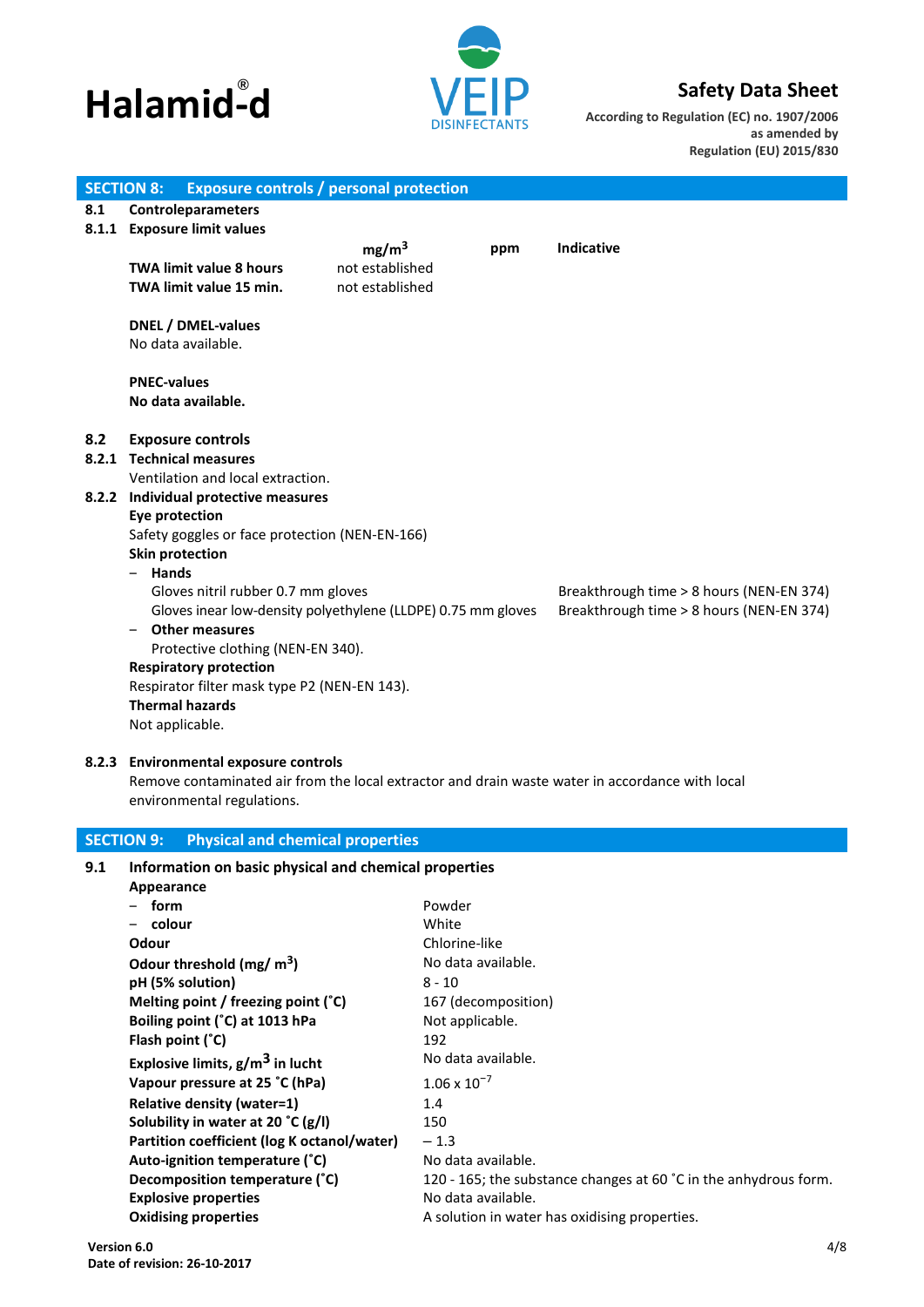



**According to Regulation (EC) no. 1907/2006 as amended by Regulation (EU) 2015/830**

# **9.2 Other safety information**

**Bulk density (kg/m<sup>3</sup> Apparent density (kg/l)** 0.54 - 0.68

**)** 1430

# **SECTION 10: Stability and reactivity**

# **10.1 Reactivity**

A solution in water has oxidising properties. No hazardous reaction if instructions for handling and storage are observed.

# **10.2 Chemical stability**

The product is stable when stored at normal ambient temperature. Decomposes slowly on exposure to moisture. May violently decompose when heated above 120 °C.

# **10.3 Possibility of hazardous reactions**

Reacts violently with strong oxidants and acids with the formation of toxic chlorine gas

# **10.4 Conditions to avoid**

Storage temperatures >40 °C and moisture. Ignition sources (open flames, hot surfaces and sparks). Contact with strong oxidizers may cause fire and explosions.

# **10.5 Incompatible materials**

Strong oxidising and acids.

# **10.6 Hazardous decomposition products**

Does not decompose if used and stored as directed.

# **SECTION 11 Toxicological information**

# **11.1 Information on toxicological effects**

- **a) Acute toxicity**
	- ‒ **Oral** LD50 (rat) 935 mg/kg
	- ‒ **Dermal** LD50 (rabbit) no data available.
	- ‒ **Inhalation** LC50 (rat, 4 hours) > 0.275 mg/L (dust)
- **b) Skin corrosion/irritation** The substance is irritating to the skin.
- **c) Serious eye damage/irritation** The substance is corrosive to eyes.
- **d) Respiratory or skin sensitisation** Inhalation of liberated dust can cause allergy or asthma symptoms or breathing difficulties.
- **e) Germ cell mutagenicity** Genotoxicity in vivo: Micronucleus test: negative. Genotoxicity in vitro: Ames-test negative
- **f) Carcinogenicity**
	- No data available.
- **g) Reproductive toxicity**
	- No data available.
- **h) Specific target organ toxicity – single exposure** Liberated dust may irritate the respiratory tract.
- **i) Specific target organ toxicity – repeated exposure** No data available.
- **j) Aspiration hazard** No data available.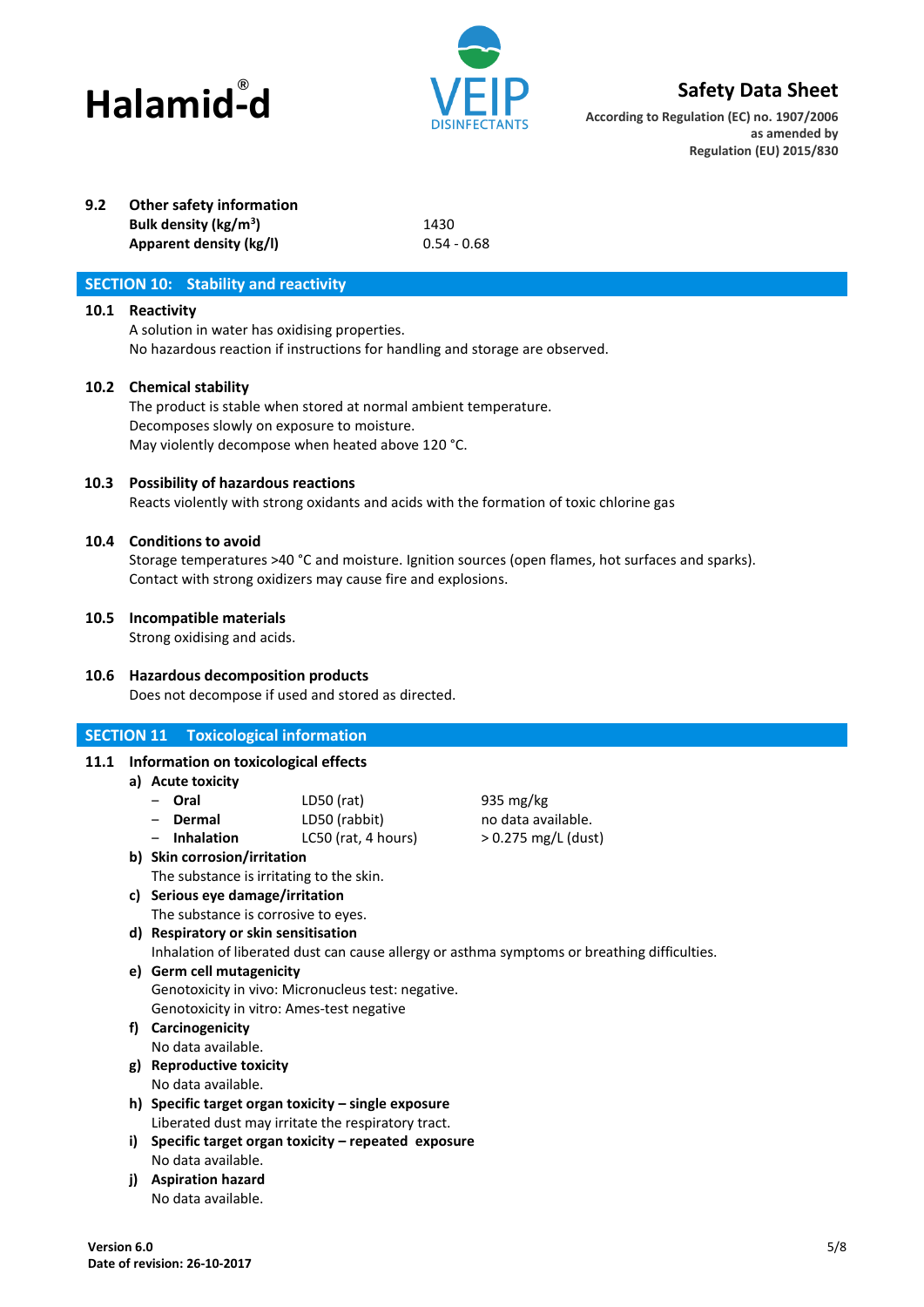



**According to Regulation (EC) no. 1907/2006 as amended by Regulation (EU) 2015/830**

# **11.2 Likely routes of exposure**

The substance can be absorbed into the body by inhalation and after ingestion.

**11.3 Delayed and immediate effects as well as chronic effects from short and long-term exposure** Absorption in the body may cause formation of methemoglobin. In certain concentration it causes cyanosis.

# **SECTION 12: Ecological information**

## **12.1 Toxicity**

| – Fish        | LC50, 96 hours         | $31 \text{ mg/L}$ |
|---------------|------------------------|-------------------|
| - Crustaceans | LC50 Daphnia, 48 hours | 4.5 mg/L          |
| - Algae       | IC50, 72 hours         | 5 mg/L            |

# **12.2 Persistence and degradability**

Biodegradation 28 days: 90% The product is readily biodegradable.

# **12.3 Bioaccumulation potential**

Bioconcentration factor (BCF): 1,125 Log K octanol / water: − 1,3 No significant potential for bioaccumulation (BCF < 500 and log K octanol/water < 4).

## **12.4 Mobility in soil**

Koc-waarde: 2244 **The product is little mobile in the soil.**

## **12.5 Results of PBT and vPvB assessment**

The product contains no substances to be considered as PBT or vPvB.

## **12.6 Other adverse effects**

Hazardous to water.

German hazard codes for water (WGK): 2

## **SECTION 13: Disposal considerations**

# **13.1 Waste treatment methods**

## **Product disposal**

Dispose of to a registered incineration plant for solids, or as hazardous waste in accordance with local regulations.

Do not dispose of the product in residual household waste.

Prevent the waste product reaching sewers.

#### **Packaging disposal**

Dispose of packagings with remainders as hazardous waste. Cleaned packagings may be reused.

# **Waste treatment-relevant information**

European list of waste (EURAL): 07 04 13.

| <b>SECTION 14: TRANSPORT INFORMATION</b> |                               |                                                                               |  |  |
|------------------------------------------|-------------------------------|-------------------------------------------------------------------------------|--|--|
|                                          | 14.1 UN-number                | 3263                                                                          |  |  |
|                                          | 14.2 Proper shipping name     | CORROSIVE SOLID, BASIC, ORGANIC, N.O.S.<br>(sodium p-toluenesulfonchloramide) |  |  |
| 14.3                                     | <b>Transport hazard class</b> | 8                                                                             |  |  |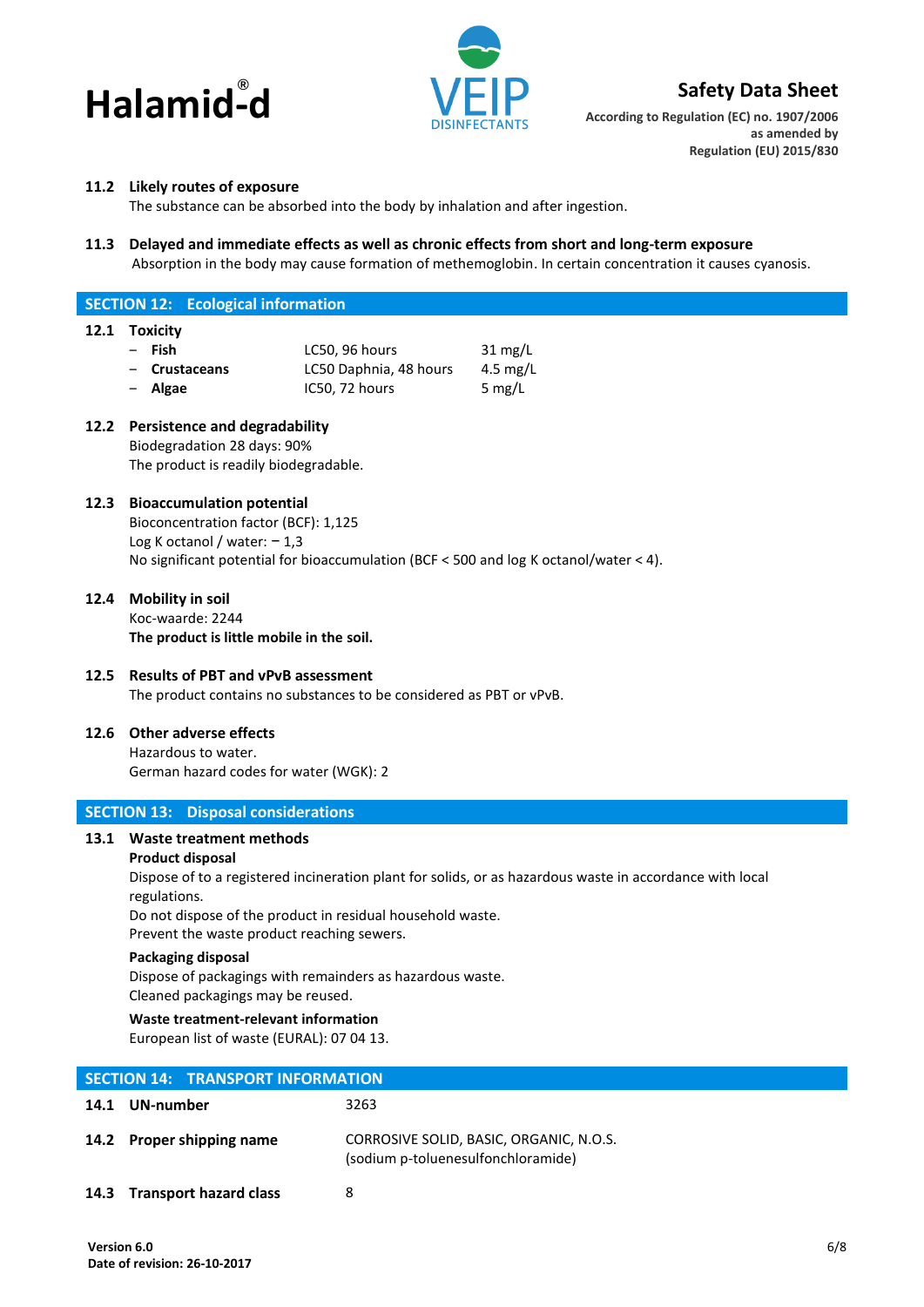



**According to Regulation (EC) no. 1907/2006 as amended by Regulation (EU) 2015/830**

| 14.4 | Packinggroup                        | Ш                                                                                                                                                                                        |
|------|-------------------------------------|------------------------------------------------------------------------------------------------------------------------------------------------------------------------------------------|
| 14.5 | <b>Environmental hazards</b>        |                                                                                                                                                                                          |
|      | <b>Marine pollutant</b>             | No.                                                                                                                                                                                      |
| 14.6 | Specials precautions for user       |                                                                                                                                                                                          |
|      | <b>Risk label</b>                   | 8                                                                                                                                                                                        |
|      | <b>Tunnel category</b>              | (E)                                                                                                                                                                                      |
|      | <b>Hazard Identification Number</b> | 80                                                                                                                                                                                       |
|      | <b>Transport category</b>           | 3                                                                                                                                                                                        |
|      | Limited quantity (LQ)               | 5 kg (inner package) / 30 kg (package)                                                                                                                                                   |
|      |                                     | By IATA is only a ceiling for the outer package viz a maximum of 25 kg for a<br>package when transported by passenger / cargo aircraft and 100 kg when<br>transported by cargo aircraft. |
|      | <b>Excepted quantity</b>            | Ε1                                                                                                                                                                                       |

**14.7 Transport in bulk according to Annex II of Marpol and the IBC Code** Not applicable.

# **SECTION 15: Regulatory information**

**15.1 Safety, health and environmental regulations / legislation specific for the substance or mixture** The applicable EU-/national regulations have to be observed.

## **15.2 Chemical safety assessment**

A Chemical Safety Assessment has not been carried out for sodium p-toluenesulfonchloramide, trihydrate.

# **SECTION 16: Other information 16.1 Information on revision Previous version** 5.0 **Reason for changes** Adaptation of the subsection 2.2, 8.2 and 10.2 **16.2 Abbreviations and acronyms** CAS Chemical Abstracts Service (Division of the American Chemical Society) CLP Classification, Labelling and Packaging EC50 Effect Concentration, 50 percent (concentration at which 50 per cent of animals show a particular effect) EC European Community IC50 Inhibitory Concentration, 50 percent (concentration at which 50 per cent of algae show growth inhibition) LC50 Lethal Concentration, 50 percent (concentration at which 50 per cent of animals die) LD50 Lethal Dose, 50 percent (dose at which 50 per cent of animals die) PBT Persistent, Bioaccumulative and Toxic ppm Parts per million TWA Time Weighted Average vPvB very Persistent and very Bioaccumulative **16.3 Literature references and sources for data**

CGTB-data base and external Safety Data Sheets.

# **16.4 Full text of Hazard statements which are not written out in full under Sections 2 to 15**

None.